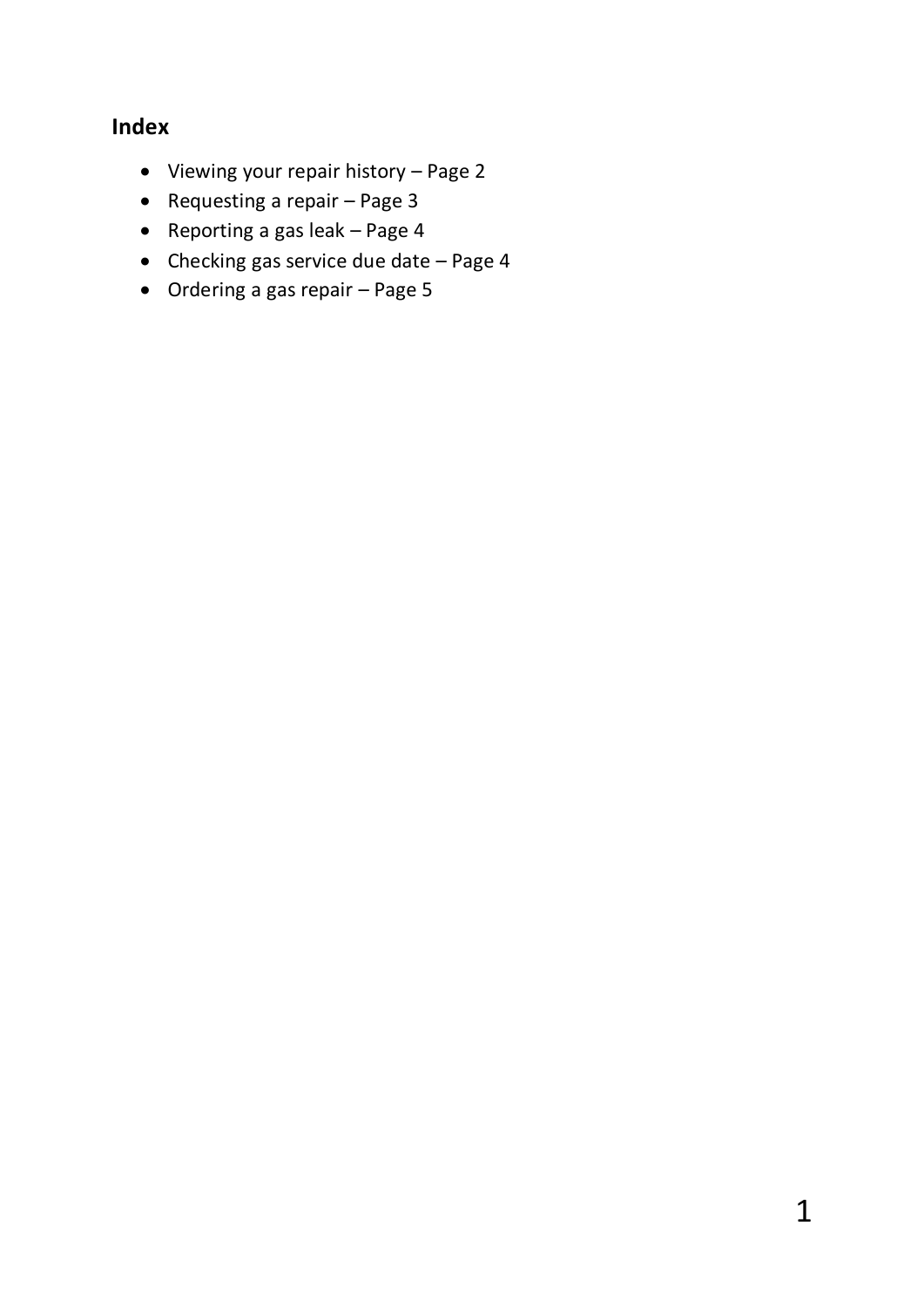### **Viewing your repair history**

To view your repair history in-app, please make sure you are in the Repairs section of the app by tapping the 'Repairs' underneath your address. Once there, tap the 'Repair History' box.

| 18 Naim Court<br>o<br><b>REPAIRS</b><br><b>RENT</b><br><b>COMMUNITY</b><br><b>TENANCY</b> | <b>SWITCH TENANCY ADDRESS</b> |  |  |
|-------------------------------------------------------------------------------------------|-------------------------------|--|--|
|                                                                                           |                               |  |  |
|                                                                                           |                               |  |  |
|                                                                                           |                               |  |  |
|                                                                                           |                               |  |  |
|                                                                                           |                               |  |  |
|                                                                                           |                               |  |  |
|                                                                                           |                               |  |  |
|                                                                                           |                               |  |  |
| Repair History<br>Request a Repair                                                        |                               |  |  |

Your repair history will then load. You can tap individual repairs, then tap 'Next', to bring up details of the repair. Tapping 'Load Older Repairs' will bring up a further 12 months of repairs history (if available).



**Load Older Repairs**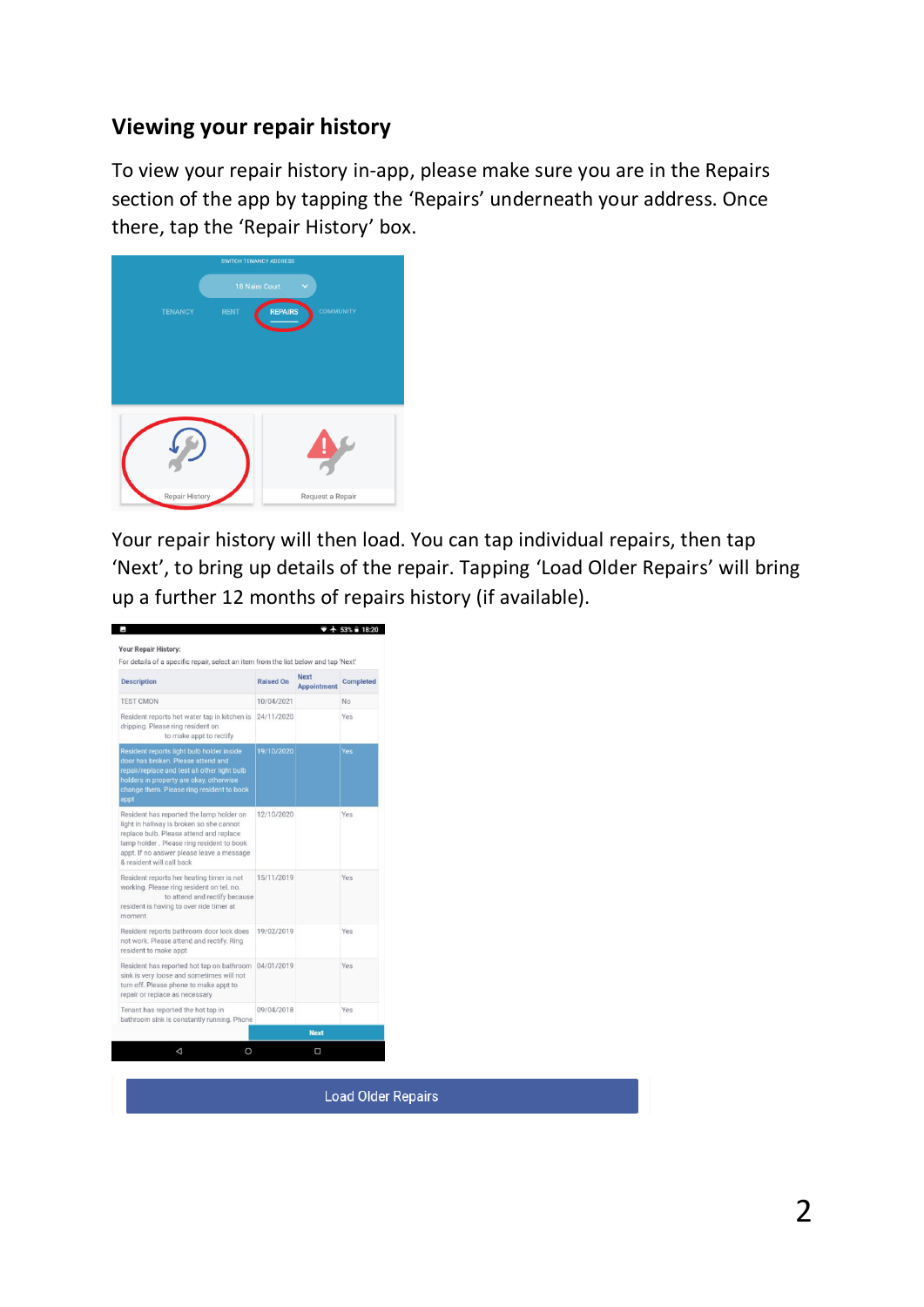### **Requesting a repair**

To request a repair in-app, please make sure you are in the Repairs section of the app by tapping the 'Repairs' underneath your address. Once there, tap the 'Request a Repair' box.



On the following page, you must enter where the repair is needed, as well as a description of the required repair. You can then tap 'Next'.



A page will then load that allows you to take up to 3 pictures of the fault. This is optional, but if you would like to take a photo, tap 'New' and the camera should come up. If you have already taken photos of the fault prior to this page loading, tap 'Gallery' and select the desired images. Once finished, tap 'Next'.



On the final page, you can input your availability. Once you have selected the desired days/times, tap 'Submit' in the bottom right corner.

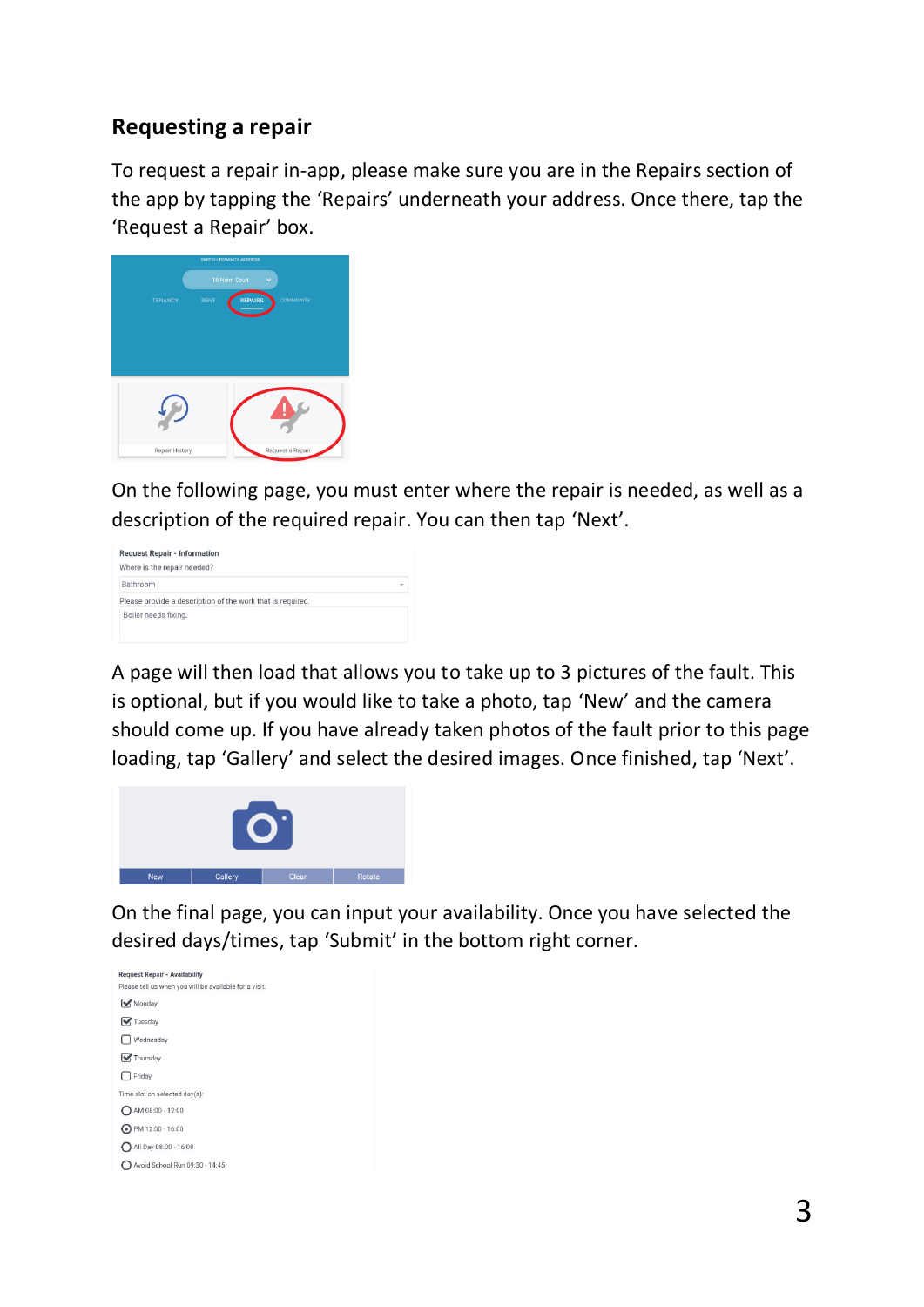# **Reporting a gas leak**

To report a gas leak in-app, please make sure you are in the Repairs section of the app by tapping the 'Repairs' underneath your address. Once there, in the list of options, select 'Report a Gas Leak'.



On the following page, you will be given steps to take if you believe there is a gas leak in your home.

# **Checking gas service due date**

To check the date of your gas service in-app, please make sure you are in the Repairs section of the app by tapping the 'Repairs' underneath your address. Once there, in the list of options, select 'Check when my gas service is due'.



On the proceeding page, you can tap the top button to check the date of your last gas service, as well as information on how to rearrange a gas service appointment.